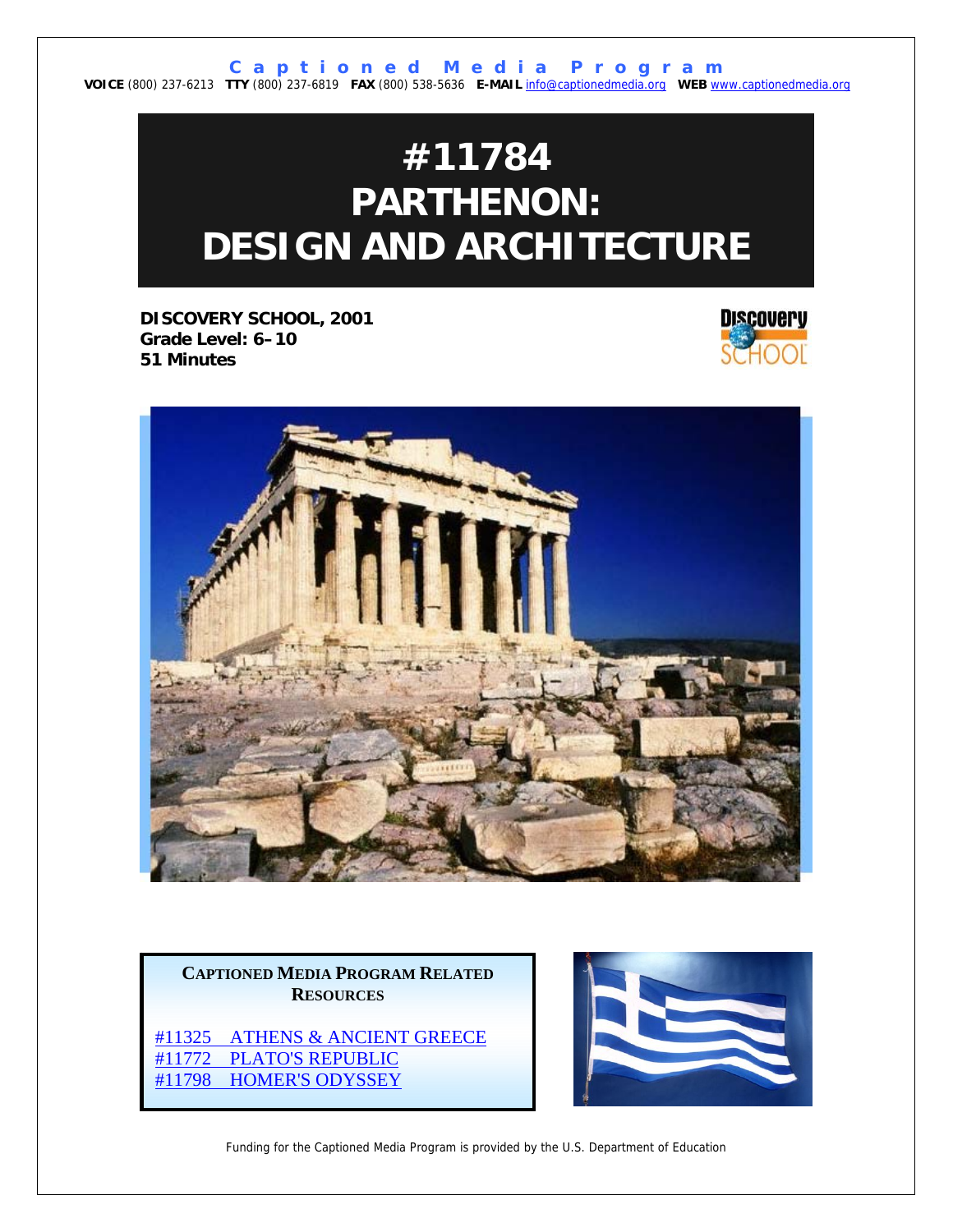# **Assignment Discovery Online Curriculum**

**Lesson Title:** Parthenon

**Grade level:** 6-8, 9-12

**Subject Area:** Ancient History

**Duration:** Two class periods

# **Objectives:**

Students will do the following:

- Describe the location, purpose, and significance of the Parthenon and the Acropolis
- Describe the form and function of the Parthenon and its major parts.

# **Materials:**

- Newsprint
- Paper and markers (for each group)
- Internet access
- Photocopier
- Color printer
- Print resources about ancient Greece and the Parthenon

# **Procedures:**

**Note:** Before you begin this activity, sketch three simple outlines of the Parthenon: one of its facade, one showing the long side of the structure, and one of the floor plan with the locations and numbers of walls and columns. (Dimensions and images can be found at the Web sites listed below.) Do *not* label any of the rooms or structures. Make five copies of each sketch.

- 1. Have students locate Greece on a world map. Explain that the history of Greece stretches back thousands of years. Ask students to brainstorm about what they know of ancient Greece. On a piece of newsprint, write their ideas, categorized as politics, religion, architecture, philosophy, sports, and daily life.
- 2. As an introduction to Greece, Athens, and the Parthenon, share the following facts with the class:

- The Age of Classical Greece, between 500 and 323 B.C., was the most influential period of ancient Greece. During this period, the ancient Greeks developed ideas for philosophy, religion, government, science, and art. A few of the great accomplishments of this age included the rise of democratic city-states and the Parthenon. The philosophers Socrates and Plato and playwrights Sophocles, Euripides, and Aristophanes lived during this time.

- Ancient Greece was divided into several independent city-states. The city-state of **Athens** was the center of Greek culture and arts. (Point out Athens on the map.)
- Sitting high on a hill at the center of Athens is the **Acropolis**, a collection of monuments and temples dedicated to the gods.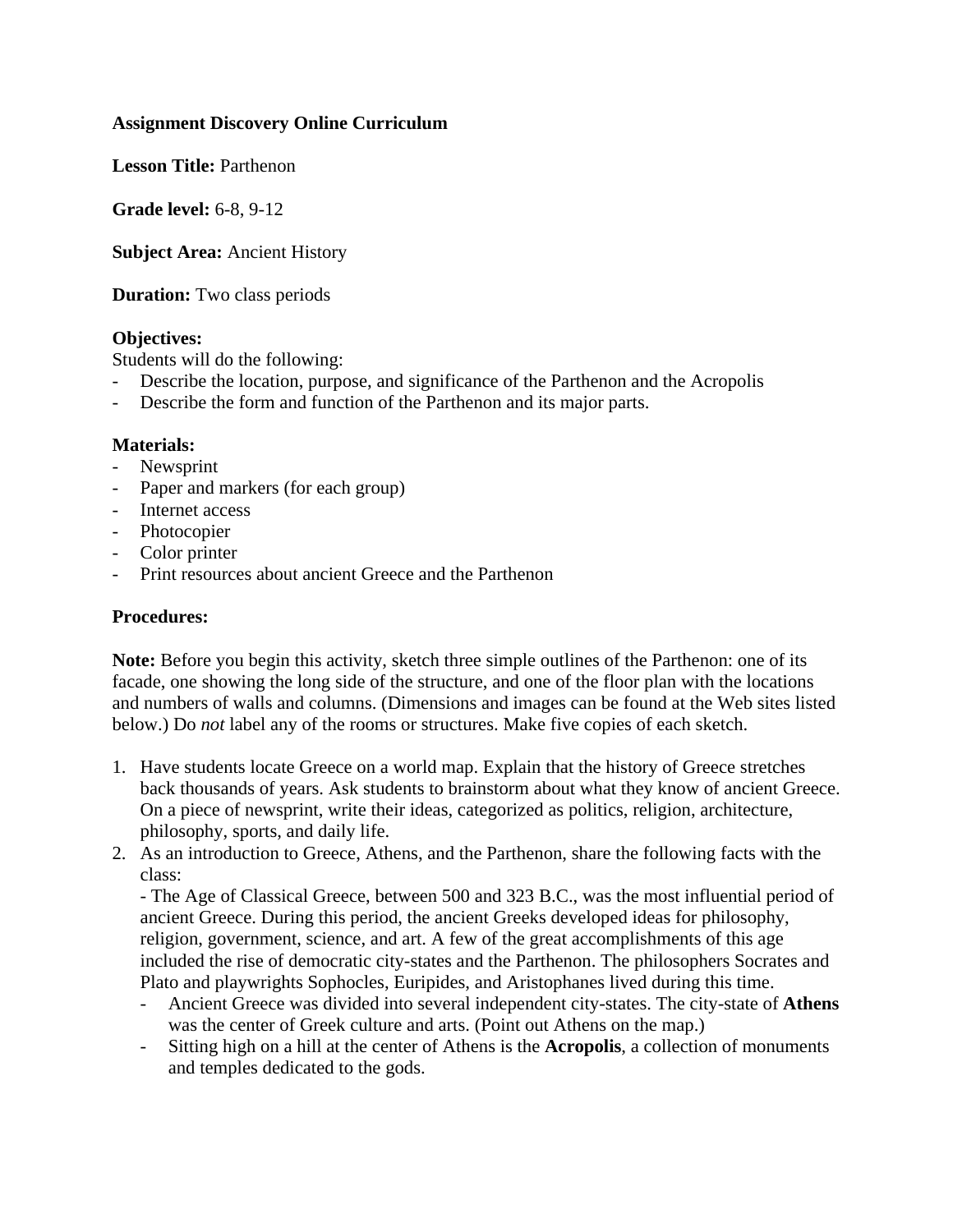The best known of these monuments is the **Parthenon**, dedicated to Athena Parthenos, the patron goddess of Athens. Built between 447 and 432 B.C., this monument remains the international symbol of ancient Greece and is probably the best example of classical ancient Greek architecture, especially of the Doric order—the earliest and simplest of the classical Greek styles.

**3.** Tell students that as a class, you'll create a complete picture of the Parthenon. Students will work in small groups to learn about one aspect of this structure. Then all will share what they've learned with the class. Some groups will research the history or purpose of the Parthenon, and others will learn about specific parts or materials. Divide the class into seven small groups, and give each group the following assignments. (Provide the first five groups with photocopies of the sketches. Explain that they should use these to fill in, label, or color the specific parts of the Parthenon.)

# **Group 1: Rooms**

- What were the *pronaos*, *naos* (or *cella*), and *opisthodomos*?
- What was the purpose of each room? (*The pronaos was the front porch, the naos was the main room that held the statue of Athena, and the opisthodomos was the back room, used to hold offerings brought to the deity.*)
- What was unique about the dimensions and proportions of the *naos*? (*The proportion between length and width was slightly greater than two to one.*)
- How was its length and height related to its purpose? (*It was long and tall to hold a statue*.)
- What was unique about the columns around the *pronaos*? (*They were Ionic, not Doric*.)
- What was the main material used to build the Parthenon? (*marble*)
- Until the Parthenon was built, what material had most temples been made of? (*wood*)

# **Group 2: Columns and Capital**

- How many columns were on each end of the Parthenon? (*8 rather than the usual 6*) How many along the sides? (*17*)
- What was unique about this proportion? (*Each side had twice-plus-one the number of columns at each end.*)
- What were some of the optical illusions used to make them appear more graceful? (*Each exterior column has a very slight bulge in the middle. Also, the upper diameter of each is slightly narrower than its base diameter. Columns slant inward.*)
- What was the *peristyle*? (*the colonnade running around the naos and supporting its roof*)
- What were the *capitals*, *abacus*, and *echinus*? (*A capital is the part at the top of the column, the abacus is the upper portion of the capital, and the echinus is the lower portion of the capital.*)
- What is unique about the Doric capital? (*The abacus is square and the echinus is rounded.*)

# **Group 3: Base and Floor**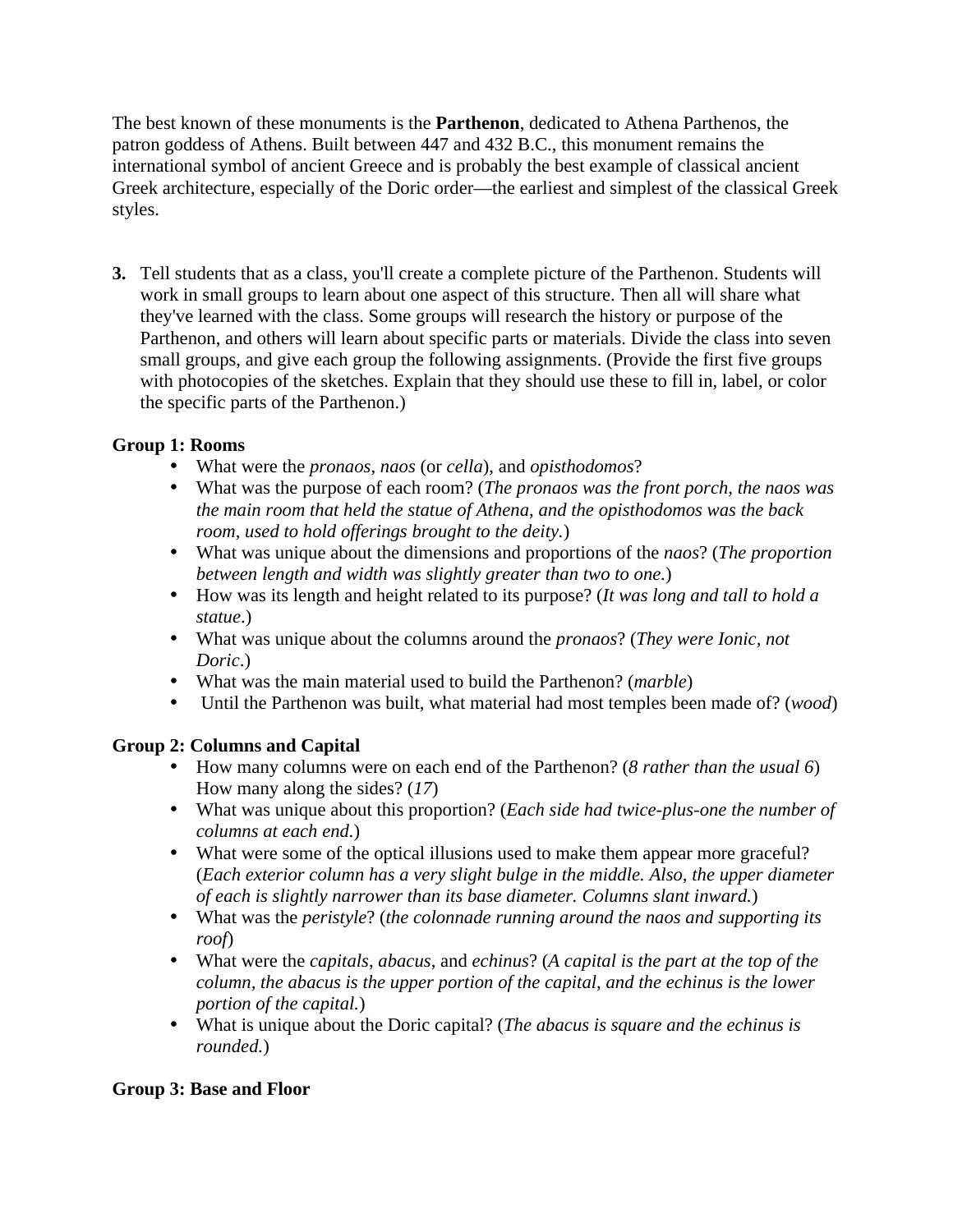- What are the *crepidoma* and the *stylobate*? (*The crepidoma was the stone base of the temple, with three levels or steps; the stylobate was the top level that formed the floor of the temple.*)
- What were they made of? (*stone*)
- What optical refinements were used? Why? (*The three levels of the crepidoma are slightly domed in the center because purely horizontal lines would have appeared to dip in the middle*.)

# **Group 4: Friezes**

- What are the *entablature*, the *frieze*, the *triglyph*, and *metope*? (*The entablature is the stretch of wall between the tops of the columns and the roof; the frieze is the horizontal band running along the wall, just under the cornice. There were two parts of the frieze: the triglyphs, or blocks with vertical grooves, and metopes, or rectangular areas*.)
- What were found in the *metopes* along the outer sides of the Parthenon? (*stone carvings of legendary battles*)
- What was specifically depicted in the *metopes* on the north end? (*the Trojan War*)
- What was found in the *frieze* along the four outside walls of the *naos*? (*Sculpture depicting a religious procession—probably the Panathenaea procession—with horsemen, chariots, gods, and beasts*)

# **Group 5:Roof**

- What was the *pediment*? (*the triangular space directly under the two sides of the sloping roof at the ends of the Parthenon*)
- What did archaeologists find at each *pediment*? (*Sculptures of two mythological scenes: The east end shows the birth of Athena; the west end shows Athena and Poseidon fighting over the name of the city*.)
- How were these sculptures decorated? (*They were painted bright colors.)*
- What was the roof made of? (*marble tiles)*

# **Group 6: Purpose**

- Why was the Parthenon used? (*to honor the goddess Athena)*
- Who was Athena? *(patron goddess of Greece, goddess of wisdom, war, the arts, industry, justice, and skill*)
- What were her symbols? *(owl, olive tree, spear)*
- How was she honored at the Parthenon? *(A large statue of her stood in the center of the Parthenon.)*
- What was the sculpture of Athena made of? *(gold and ivory)*
- Who was the head sculptor of the Parthenon? *(Pheidias)*
- Which piece do scholars believe Pheidias sculpted? *(Athena)*
- Describe the Panathenaic Procession. *(Every August, a procession in honor of Athena began in the city and ended at the Parthenon.)*
- Sketch an overview of the Acropolis, and label other important monuments. *(Sketch should include the Propylaea, temple to Athena Nike, and the Erechtheion.)*

# **Group 7: History**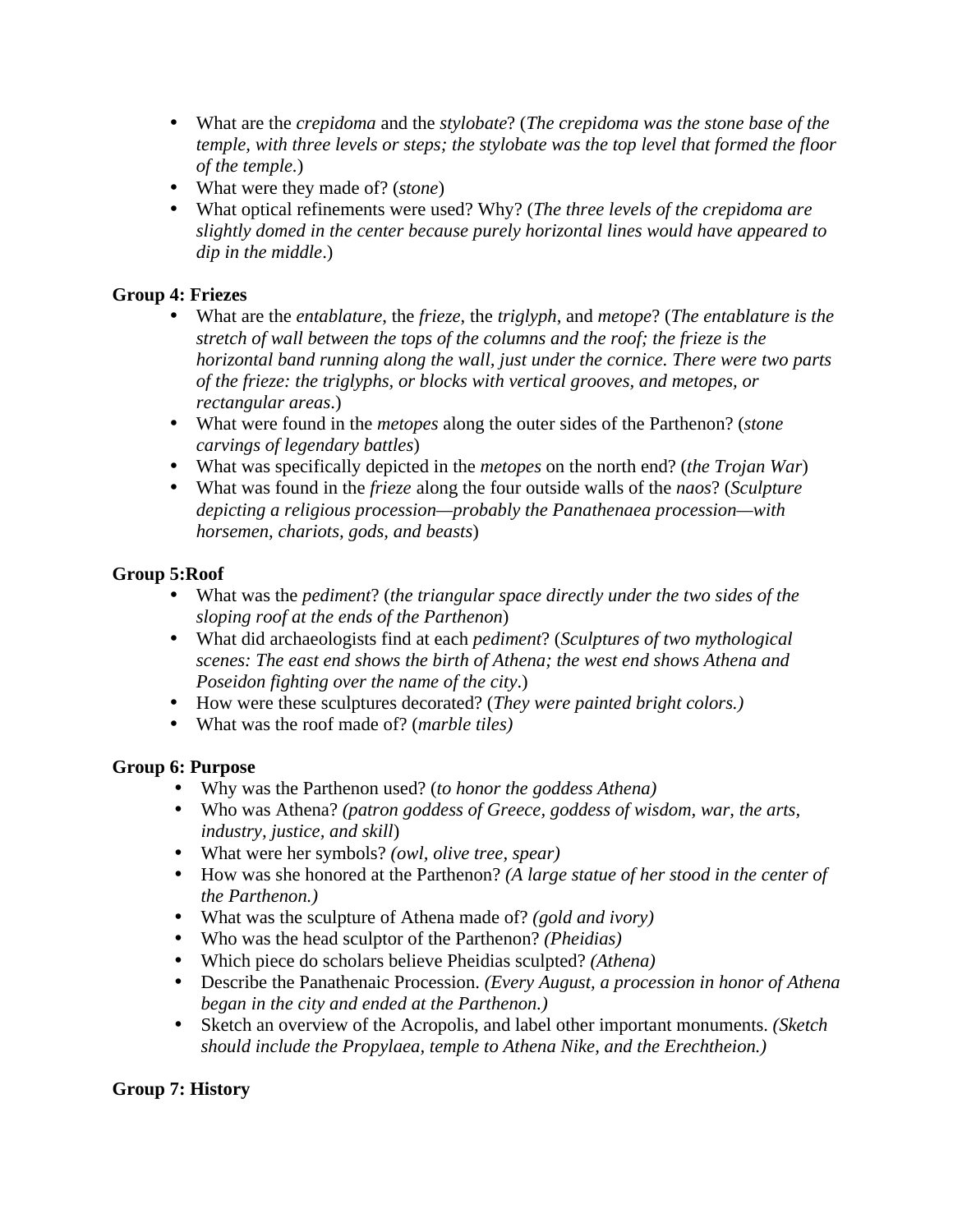- How long had the Acropolis been in use? *(It had been the site of temples and palaces for a thousand years.)*
- What happened in 480 B.C.? *(Persian invaders conquered the city of Athens and ravaged the Acropolis temples.)*
- When was the Parthenon built? *(between 447 and 438 B.C.)*
- Who were the architects of the Parthenon? (*Iktinos and Kallikrates*) How have other peoples used the Parthenon? *(The Romans restored the interior, the Byzantines converted it to a church, the Catholics used it as a cathedral, and the Turks used it as a mosque.)*
- When was most of the damage done to the Parthenon? *(In 1687, it was used to store gunpowder during the Venetian-Turkish war. An explosion destroyed much of the main room and the roof.)*
- 4. Have each group create a report that answers the questions assigned. The first five groups should fill in, color, and label at least one of the photocopies of the Parthenon. All reports should also include one or two images or original drawings. Students may visit the following Web sites:

# **The Parthenon**

http://www.jccc.net/~jjackson/part.html http://www.culture.gr/2/21/211/21101a/e211aa01.html

#### **Images and Plans**

http://www.perseus.tufts.edu/cgi-bin/architindex?entry=Athens,Parthenon

# **Acropolis Images (see the Parthenon section)**

http://www.indiana.edu/~kglowack/athens/acropolis.html

# **The Acropolis Experience ( see the 3D animated walk-through of the Parthenon)**

http://www.pbs.org/empires/thegreeks/htmlver/index.html

# **The Goddess Athena**

www.goddess-athena.org/Encyclopedia/Athena/index.htm

Finally, have each group present its findings in the order of the group numbers. Ask groups to hang their reports and pictures on the appropriate place on a bulletin board set aside for this project. You may want to create a "master drawing" of the Parthenon.

#### **Discussion Questions:**

- 1. Describe the location of the Acropolis and the Parthenon. Explain the significance of this location for Athenians at the time of the construction of the temple.
- 2. Explain why the Parthenon is one of the best examples of classical Greek architecture.
- 3. What were the optical refinements used in the Parthenon? How did each one create an illusion that enhanced the gracefulness of the structure?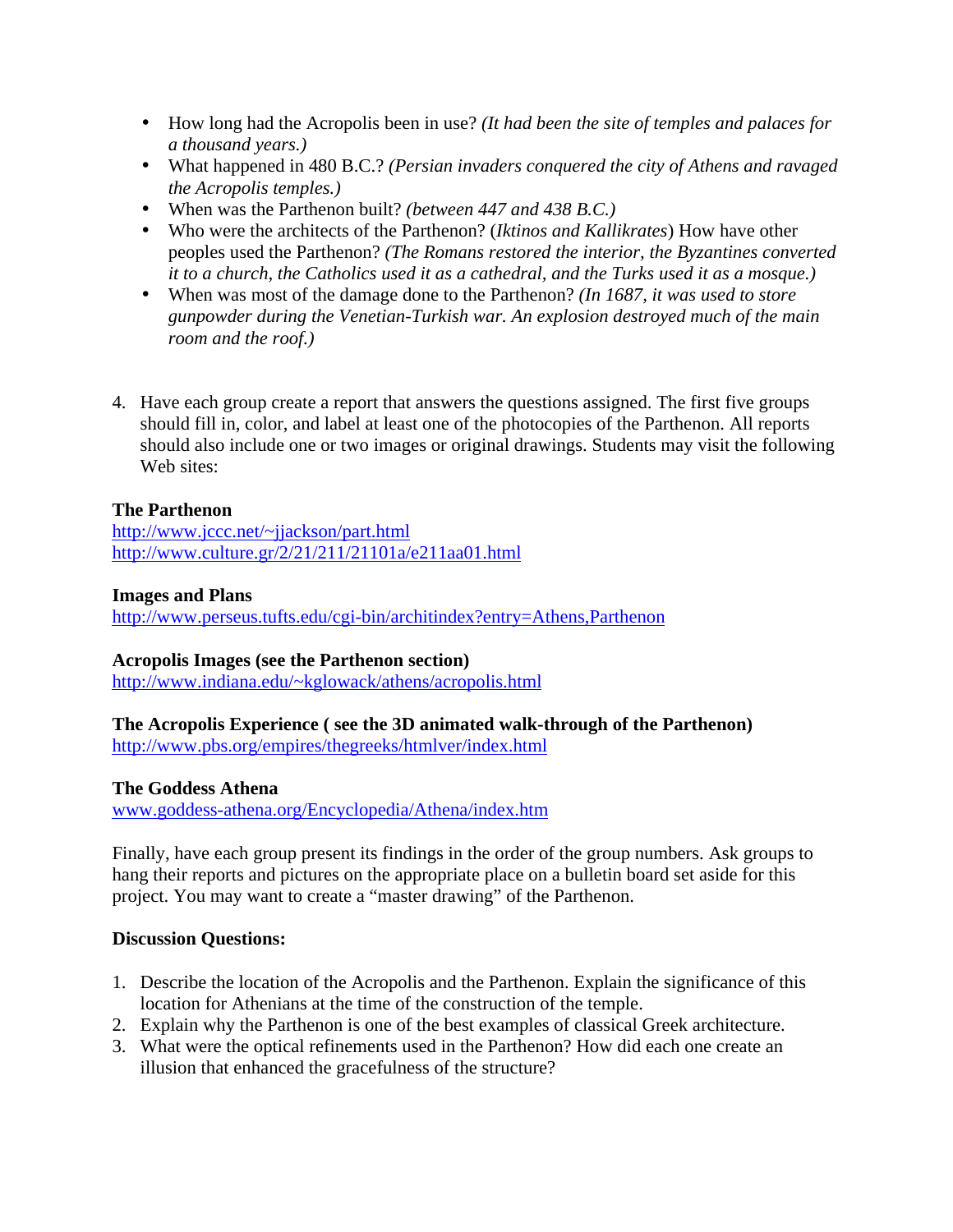# **Extension:**

# **Build the Parthenon**

Divide the class into groups of three or four. Have each group construct a model of the Parthenon using salt-dough, Sculpey® modeling clay, or other lightweight material. The roof must be relatively lightweight so the model does not collapse.

# **Evaluation:**

Use the following three-point rubric to evaluate how well each student participated in class discussion, worked within the group, and created the presentation on the Parthenon.

**Three points:** active participation in class discussion; strong research skills; clear, thorough presentation created with several details about the topic.

**Two points:** average participation in class discussion; on-grade research skills; complete presentation created with some details about the topic.

**One point:** little participation in class discussion; weak research skills; incomplete presentation created with few or no details about the topic.

# **Suggested Reading**

# *The Parthenon: How It Was Built and How It Was Used*

Peter Chrisp. Raintree Steck-Vaughn, 1997.

This slim volume presents a solid introduction to the history and significance of the Parthenon. A brief history of Greek civilization explains the circumstances that led to the building of the Parthenon, dedicated to the goddess Athena, and follows its gradual decline until it was mostly destroyed by an invading Venetian army. Mention is made of the Elgin Marbles, a large portion of the frieze decorating the top of the Parthenon, removed by Lord Elgin in the early 1800s and currently in the British Museum in London.

# *The Parthenon of Ancient Greece (Building History series)*

Don Nardo. Lucent Books, 1999.

One in a series of books that explore history by focusing on specific architectural creations, this volume considers the Parthenon and its importance in the history of Greece. Chapters detail the events prior to the building of the Parthenon, its construction, its use as a place of sacred (and not-so-sacred) rites, its eventual ruin, and current restoration efforts. Black-and-white photographs and boxed sidebars add to the presentation, and the book includes a glossary and an annotated bibliography.

**Vocabulary**

**acropolis**